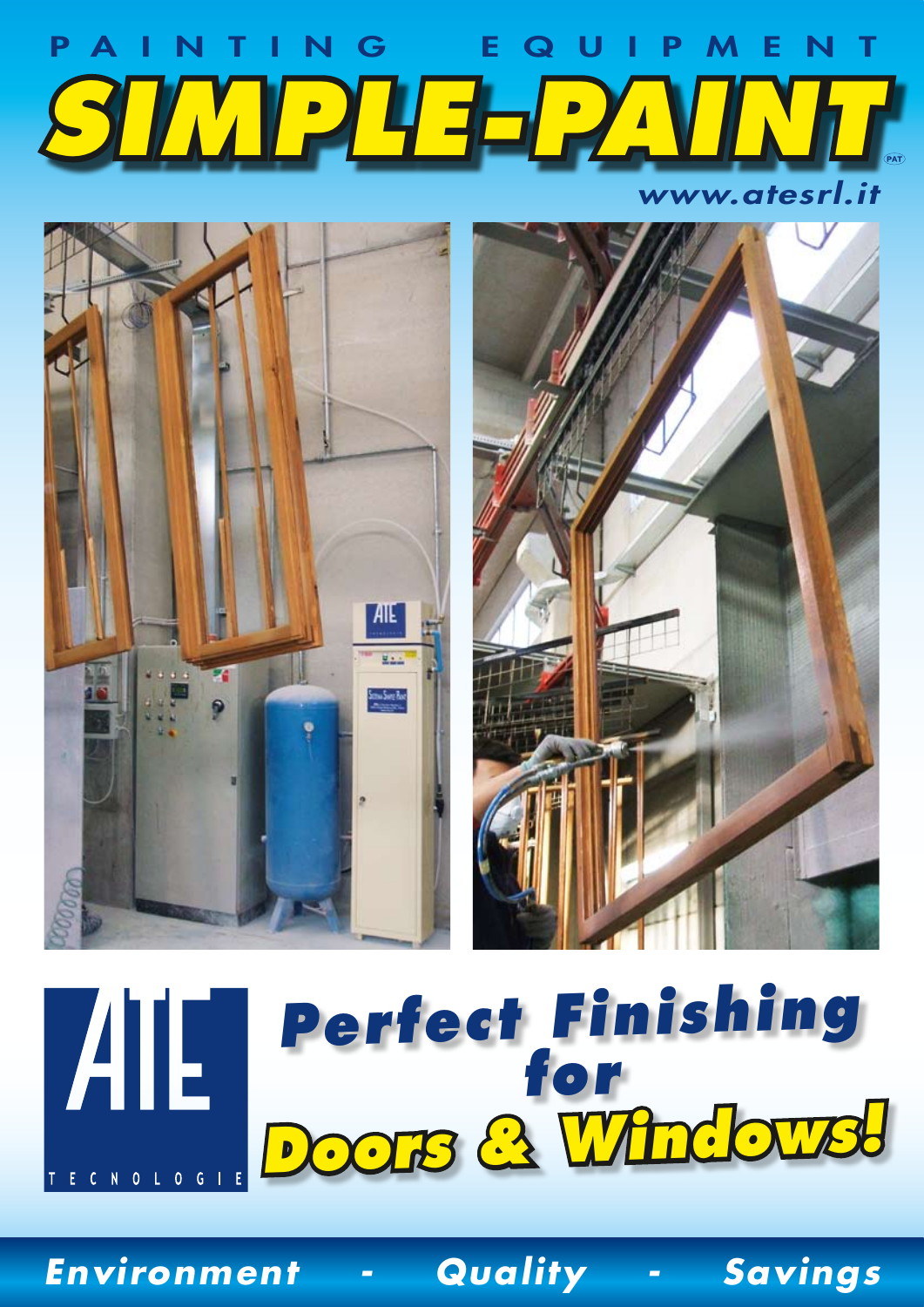

## **APPLICATION**

#### The **SIMPLE-PAINT SYSTEM** can be used with

- all mixed-air and air-mix non electrostatic spray guns (high or low pressure)
- all water-based paints
- all manual and automatic systems

## **WHY USE SIMPLE-PAINT?**

**"Rubbing"** of the paint against the inside of the gun nozzle and then on the workpiece during the painting process produces **"static electricity"** (which impedes perfect application of the paint)



## **THE SIMPLE-PAINT SYSTEM**

- treats the air used by the gun
- removes oil and other impurities
- **eliminates the static electricity** that builds up in the gun (by "deionising" the air)
- improves and facilitates transfer and deposit of paint on the workpiece





**IMPORTANT** • **EASY TO APPLY!** • **RAPID INSTALLATION** (just 1 day)**!** • **IMMEDIATE RESULTS!**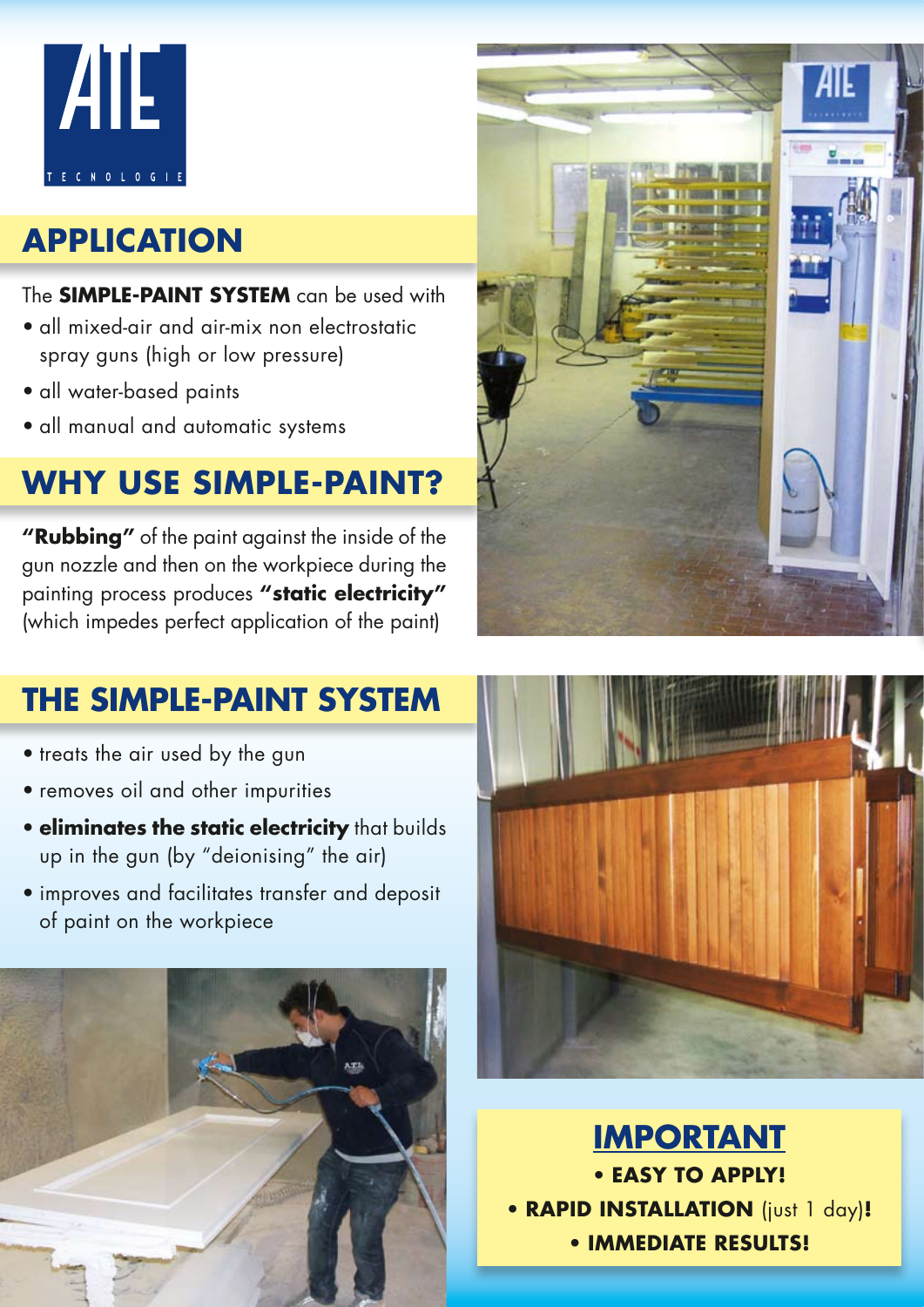



#### **ADVANTAGES**

#### • **SAVINGS ON PAINT**

- **BETTER PENETRATION** into corners (easier to spray paint into any cracks and gaps with a less violent delivery thrust)
- **PERFECT DISTRIBUTION** of the product
- **LESS PAINT DISPERSION**  (less overspray and paint "rebound")
- **ELIMINATES THE NEED FOR WATER SCREENS**  ("dry filters" can be used)
- **LESS SOILING OF THE BOOTH**
- **COST SAVINGS**  on booth maintenance